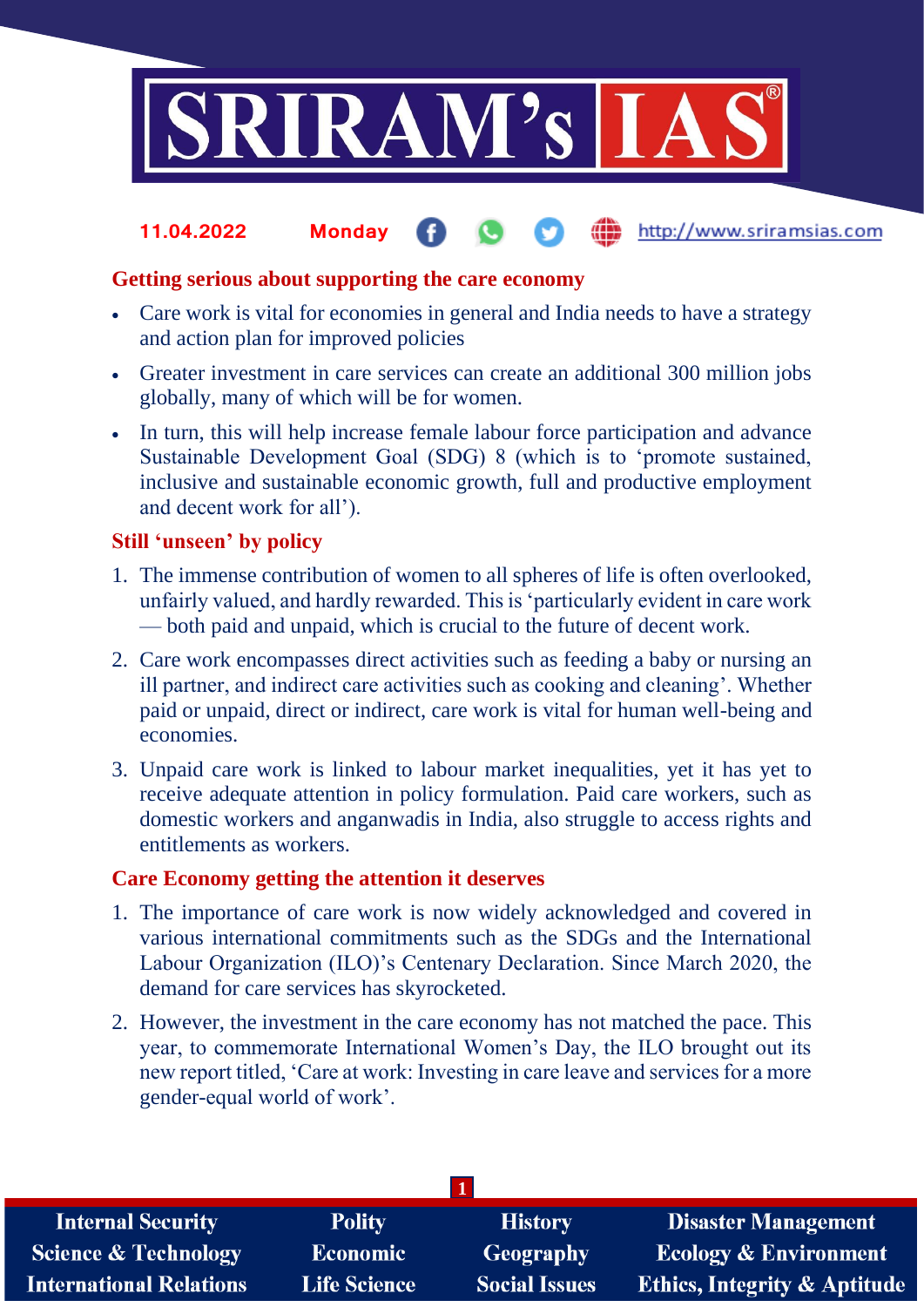

- the http://www.sriramsias.com **11.04.2022 Monday**
- 3. The report highlights the importance of maternity, paternity, and special care leave, which help balance women's and men's work and family responsibilities throughout their lives.
- 4. Furthermore, it demonstrates that workplaces that provide time, income security and space for undertaking care services such as breastfeeding, enable positive nutrition and health outcomes.
- 5. Bridging the gaps in current policies and service provisions to nurture childcare and elderly care services will deliver the benefits of child development, ageing in dignity and independent living as the population grows older and also generate more and better employment opportunities, especially for women.

# **Maternity leave, child care**

- 1. Maternity leave is a universal human and labour right. Yet, it remains unfulfilled across countries, leaving millions of workers with family responsibilities without adequate protection and support.
- 2. India fares better than its peers in offering 26 weeks of maternity leave, against the ILO's standard mandate of 14 weeks that exists in 120 countries.
- 3. However, this coverage extends to only a tiny proportion of women workers in formal employment in India, where 89% of employed women are in informal employment (as given by ILOSTAT, or the ILO's central portal to labour statistics).
- 4. While paternity leave is recognised as an enabler for both mothers and fathers to better balance work and family responsibilities, it is not provided in many countries, including India. Globally, the average paternity leave is nine days, which further exacerbates inequity.
- 5. Access to quality and affordable care services such as childcare, elderly care and care for people with disabilities is a challenging workers with family responsibilities face globally.
- 6. While India has a long history of mandating the provision of crèches in factories and establishments, there is limited information on its actual implementation. There is scope for improvement in availability, accessibility, affordability and quality.

| <b>Internal Security</b>        | <b>Polity</b>       | <b>History</b>       | <b>Disaster Management</b>              |  |  |
|---------------------------------|---------------------|----------------------|-----------------------------------------|--|--|
| <b>Science &amp; Technology</b> | <b>Economic</b>     | Geography            | <b>Ecology &amp; Environment</b>        |  |  |
| <b>International Relations</b>  | <b>Life Science</b> | <b>Social Issues</b> | <b>Ethics, Integrity &amp; Aptitude</b> |  |  |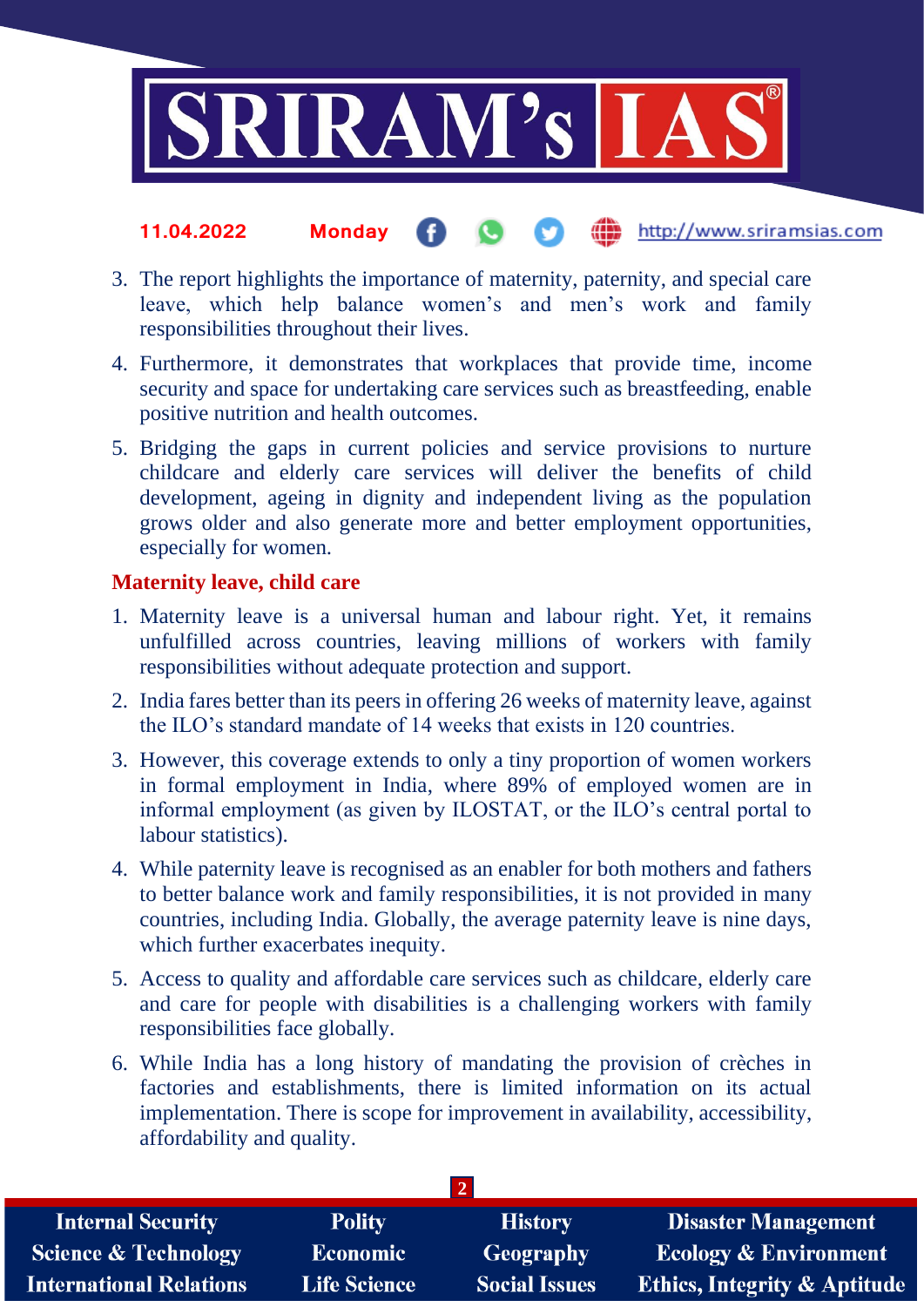

#### the http://www.sriramsias.com **11.04.2022 Monday**

## **Domestic workers and Decent work:**

- 1. Working conditions of care workers are another critical gap to address. Though childcare and Anganwadi workers undertake important work, and childcare is recognised as professional work in advanced countries, they lack recognition as workers and do not have requisite access to workers' rights and entitlements in India.
- 2. Domestic workers, on whom Indian households are heavily reliant, also face challenges in accessing decent work. They became ad hoc care workers during the novel coronavirus pandemic without adequate social or health protection measures.
- 3. According to the Government's 2019 estimates, 26 lakh of the 39 lakh domestic workers in India are female. While important developments have extended formal coverage to domestic workers in India, such as the Sexual Harassment of Women at Workplace (Prevention, Prohibition and Redressal) Act and the minimum wage schedule in many States, more efforts are required to ensure decent work for them.
- 4. Recognising care workers and promoting decent work for all, including domestic and childcare workers are also necessary for India to achieve the SDGs which have a principle of 'leave no one behind'.
- 5. They, like all other workers, need to enjoy basic human and worker's rights and access fair wages, enjoy a workplace free from violence and harassment, have good working conditions, and access social protection, among other benefits.

## **Look at it as a public good**

- 1. India spends less than 1% of its GDP on the care economy; increasing this percentage would unfurl a plethora of benefits for workers and the overall economy.
- 2. Therefore, in consultation with employers' and workers' organisations and the relevant stakeholders, the Government needs to conceptualise a strategy and action plan for improved care policies, care service provisions and decent working conditions for care workers.

| <b>Internal Security</b>        | <b>Polity</b>       | <b>History</b>       | <b>Disaster Management</b>              |  |  |  |
|---------------------------------|---------------------|----------------------|-----------------------------------------|--|--|--|
| <b>Science &amp; Technology</b> | <b>Economic</b>     | Geography            | <b>Ecology &amp; Environment</b>        |  |  |  |
| <b>International Relations</b>  | <b>Life Science</b> | <b>Social Issues</b> | <b>Ethics, Integrity &amp; Aptitude</b> |  |  |  |